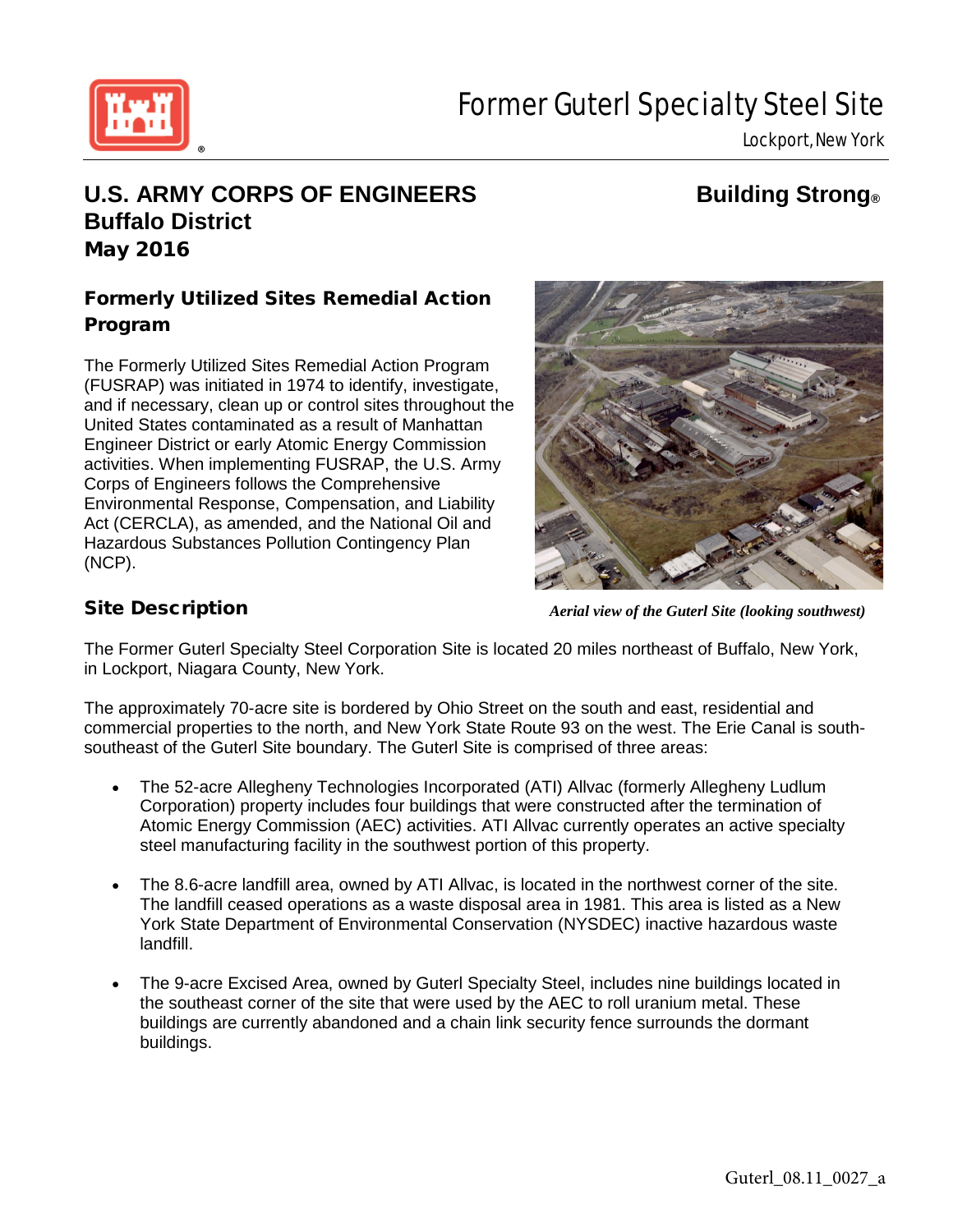# Site History

Between 1948 and 1956, the New York Operations Office of the AEC managed contracts with Simonds Saw and Steel, a previous owner of the property, to roll uranium steel billets into rods. The uranium metal billets were received from off-site sources via rail car and were shipped back off site via rail car after rolling to contract specifications. Records indicate that Simonds Saw and Steel processed between 25 million and 35 million pounds of natural uranium metal and approximately 30,000 to 40,000 pounds of thorium metal between 1948 and 1956.

The U.S. Department of Energy declared the Guterl Site eligible for FUSRAP in 2000. Under FUSRAP, the Corps of Engineers Buffalo District is evaluating the Guterl Site consistent with the process and guidance established under CERCLA and the NCP.

## Corps of Engineers Activities

### *Preliminary Assessment/Site Inspection*

The Corps of Engineers conducted a Preliminary Assessment/Site Inspection (PA/SI) in 2001. The purpose of the assessment was to review information to determine if the site posed a potential threat to human health or the environment, or if there was a need for further action by the Corps of Engineers under FUSRAP. The PA/SI concluded that there was no immediate threat to human health or the environment at the Guterl Site; however, because of the potential for the FUSRAP-related contaminants to pose a threat to human health and the environment in the future, it was recommended that the Guterl Site proceed to the remedial investigation (RI) phase to further characterize radioactive residuals associated with past activities.

### *Remedial Investigation*

The RI was completed in August 2010. Activities performed during the RI field data collection consisted of sampling and analysis of soil, sediment, surface water, groundwater, and building materials. Sampled media were analyzed for FUSRAP-eligible radionuclides (uranium, radium, and thorium). The RI concluded that:

- There are currently no imminent threats to human health or the environment due to FUSRAPrelated materials on the Guterl Site.
- The RI confirmed the presence of, and added new information about, the nature and extent of thorium and uranium contamination at the Guterl Site.
- Soil and groundwater contamination was documented above RI screening levels (levels established by the U.S. Nuclear Regulatory Commission (NRC) or U.S. Environmental Protection Agency (USEPA) to assist in defining the nature and extent of contamination) within the Guterl Site boundary.
- Some degree of FUSRAP-related material was detected above background in the Excised Area including all the buildings, the soil, and the utility surface water/sediments. The most heavily contaminated buildings in the Excised Area are Buildings 6 and 8, primary buildings used for receiving, heating, rolling, packaging, and shipping uranium metal.
- Shallow bedrock groundwater on the Guterl Site is impacted by FUSRAP-related materials.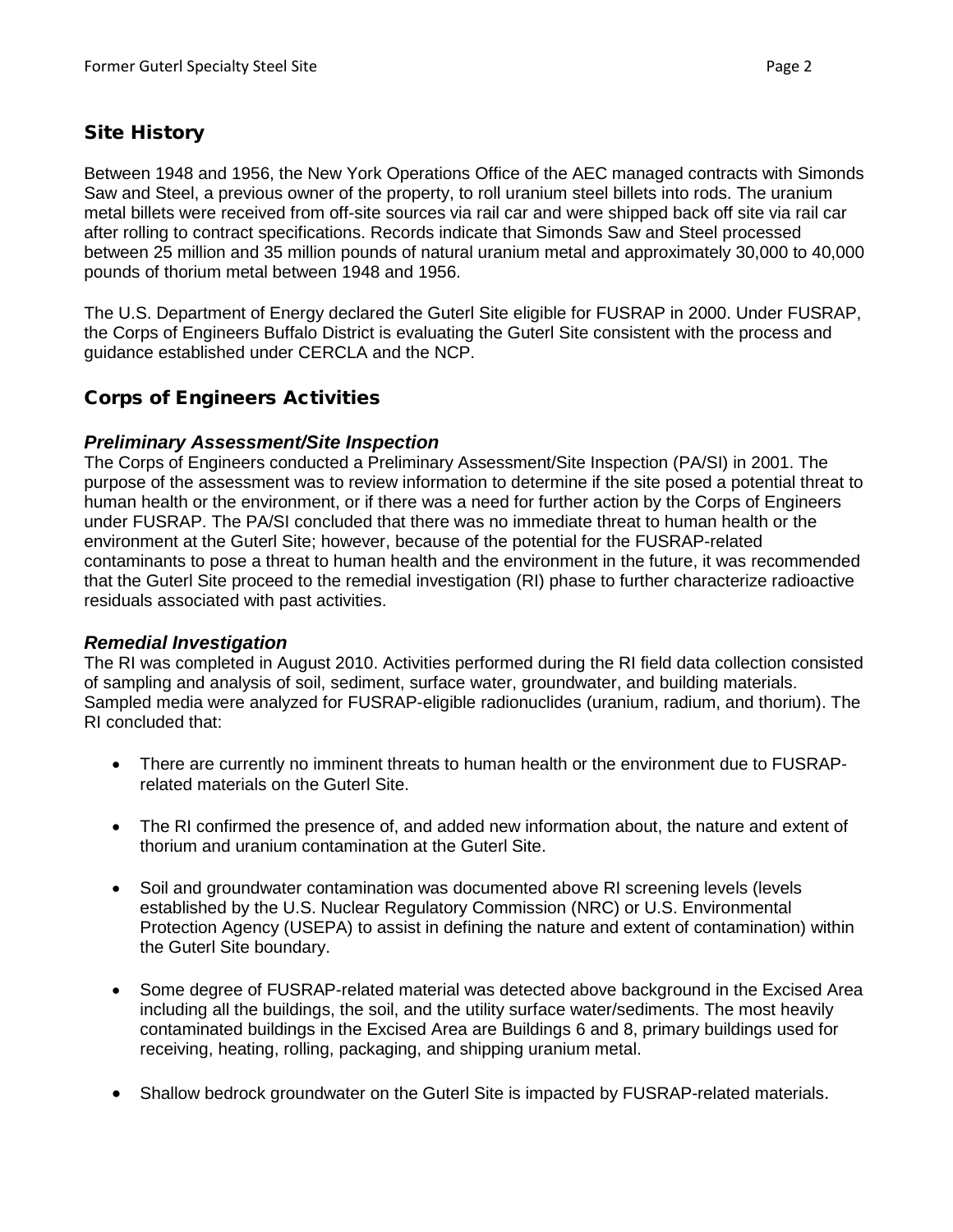• Surface water and sediment samples collected from the Erie Canal did not indicate FUSRAPrelated impacts.

Following the RI, the Corps of Engineers performed a data gap analysis to identify gaps in existing data obtained through the RI process, and collect additional data to be used in the preparation of the feasibility study (FS). Conclusions of the data gap analysis were documented in the data gap analysis report (DGAR). No additional data collection was recommended for soil, surface water, sediment or buildings. Additional data collection was recommended for groundwater.

#### *Data Gap Investigation*

A data gap investigation (DGI) was completed in 2012 to address the data gaps identified in the DGAR. The DGI included the installation of additional monitoring wells, aquifer testing, additional groundwater sampling and analysis, and a supplemental sampling round in 2011. The DGI concluded that:

- Groundwater underlying the Guterl Site is not a current source of potable water. Since there is no exposure to groundwater directly under the site, there is no current risk to human health from the underlying contaminated groundwater.
- Although RI sampling in 2007 showed no uranium in the surface water or sediments of Erie Canal above natural background and uranium is not a contaminant that typically bioaccumulates in fish, further groundwater sampling (past the 2011 supplemental sampling event) was recommended to monitor uranium in groundwater seeps entering into the Erie Canal.

### *Environmental Monitoring*

Since 2012, the Corps of Engineers has conducted routine monitoring of the following environmental media to monitor conditions at the Guterl Site and to support the development of potential groundwater remedial alternatives in the FS:

- Groundwater underlying the Guterl Site,
- Groundwater seeps into the Erie Canal, and
- Surface waters of the Erie Canal.

Uranium concentrations in the shallow bedrock groundwater underlying the Guterl Site continue to exceed the allowable drinking water level set by the USEPA (i.e. maximum contaminant level or MCL). However, since groundwater underlying the site is not a current source of potable water, there is no current risk to human health.

Although some groundwater seeps into the Erie Canal have shown uranium levels slightly exceeding the MCL, the uranium would be significantly diluted by waters of the canal. Even at that undiluted level, it should not have an adverse impact to someone using the water for recreational (not drinking water) purposes.

Uranium concentrations in surface water in the Erie Canal are indistinguishable from uranium concentrations measured upstream of the site.